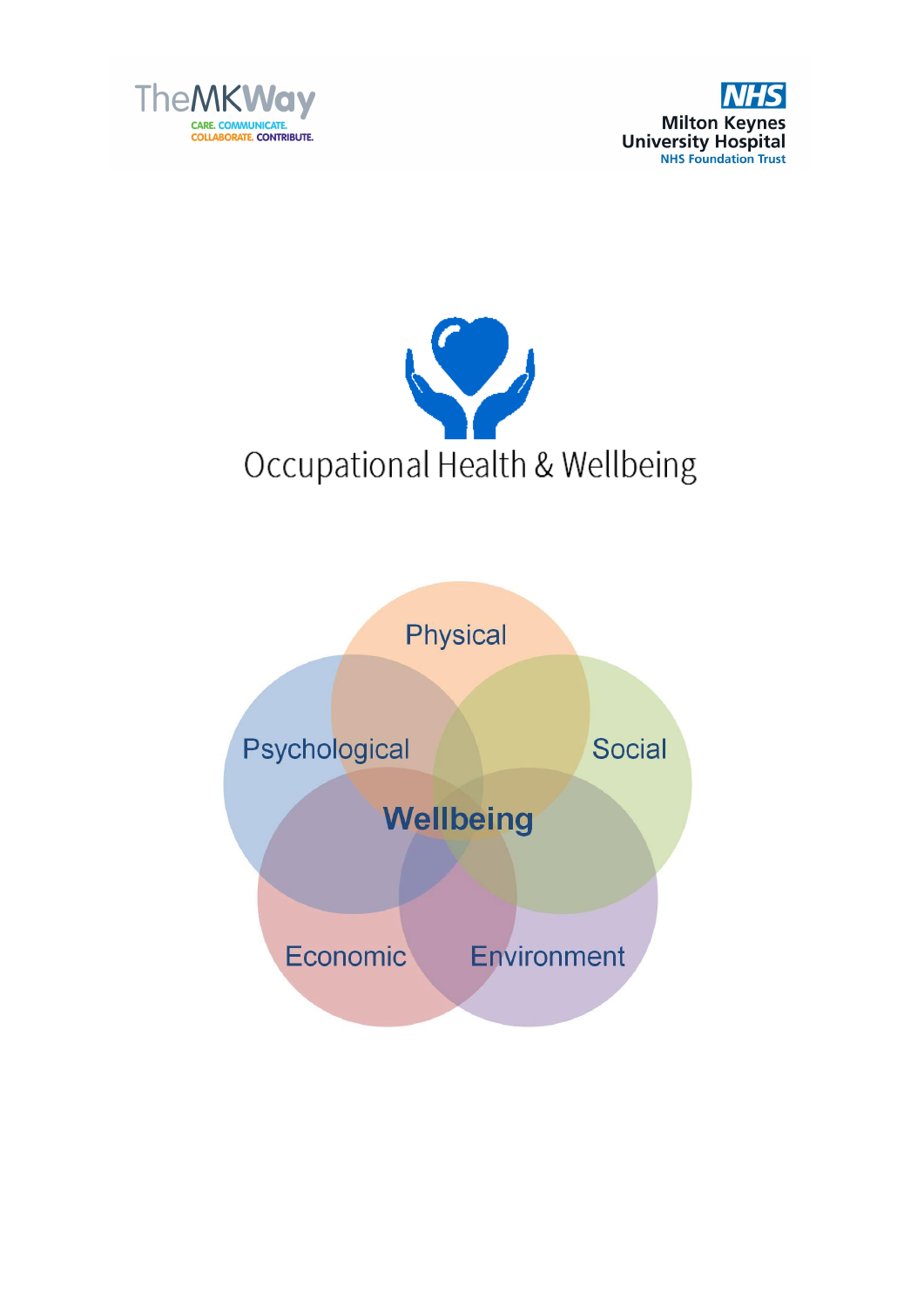



## **The Department**

The Occupational Health and Wellbeing Department (OH&WB) works to promote and maintain the physical, mental and social well-being of workers in all occupations; the prevention among workers of adverse effects on health caused by their working conditions; the protection of workers in their employment from risks resulting from factors adverse to health; the placing and maintenance of workers in an occupational environment adapted to physical and mental needs; and the adaptation of work to humans.

In other words, health and wellbeing encompasses the social, mental, and physical wellbeing of workers, i.e., the "whole person". That goal is achieved through workplace policies, programs, and procedures, supported by an external legislative and regulatory framework.

## **Health and Wellbeing Services**

The Occupational Health and Wellbeing Department is responsible for the implementation and delivery of services that can enhance a staff member's health and wellbeing.

Services that are provided include:

- o Walking Group
- o Health and Wellbeing Champions
- o Time to Talk for Managers
- o Vivup Employee Assistance Programme (EAP)
- o Mental Health First Aid
- o Flu vaccinations

Services also available throughout the Trust:

- o Peer 2 Peer (P2P)
- o Staff Benefits
- o Healthy Eating
- o Cycle to Work Scheme
- o Library services
- o Take 5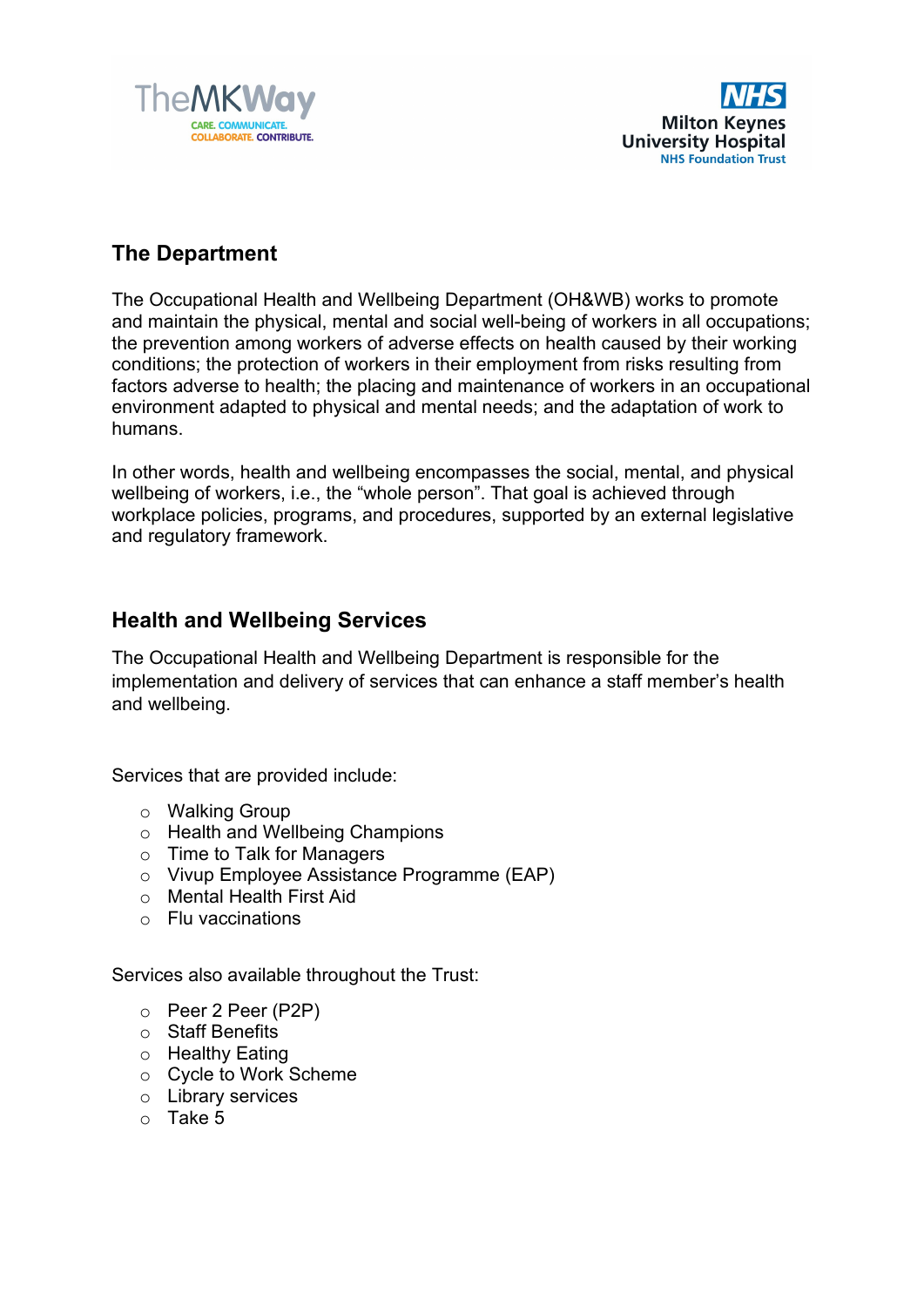



## **Who we are:**

The Occupational Health & Wellbeing Department is a team of 9 staff members:

- **Head of OH&WB** is responsible for the management of the department as well as working clinically within the team.
- **Occupational Health Physician** provides specialist medical advice to the Trust. This will include seeing staff for Sickness Absence, Ill Health Retirement and Pre-Employment assessment.
- **Specialist Nurse Practitioners** provide the full range of clinical services and advice, including seeing staff for Pre-Employment and Sickness Absence advice.
- **Clinic Nurse** is responsible for the day to day running of the venepuncture and immunisation clinic.
- **Operational/ Staff Flu Lead** is responsible for the implementation of all H&WB initiatives along with other clinical support activities including leading on the annual Flu Campaign.
- **Medical Secretary** provides full secretarial support to the department and leads the admin team.
- **Receptionist/ Administrators** administrate all contacts and activities within the service including appointments, queries, screening, and referrals

#### **Services we provide internally includes:**

- o Pre-employment screening for new starters
- o Sickness absence management advice and rehabilitation advice
- o Advice to managers on Occupational Health and Wellbeing
- o Advice to staff (who can self-refer)
- o Action after body fluid exposure
- o Confidential advice
- o Health surveillance
- o Ill-health retirement
- o Health and wellbeing initiatives
- o Immunisation/ blood testing
- o Flu immunisation programme
- o Ergonomic advice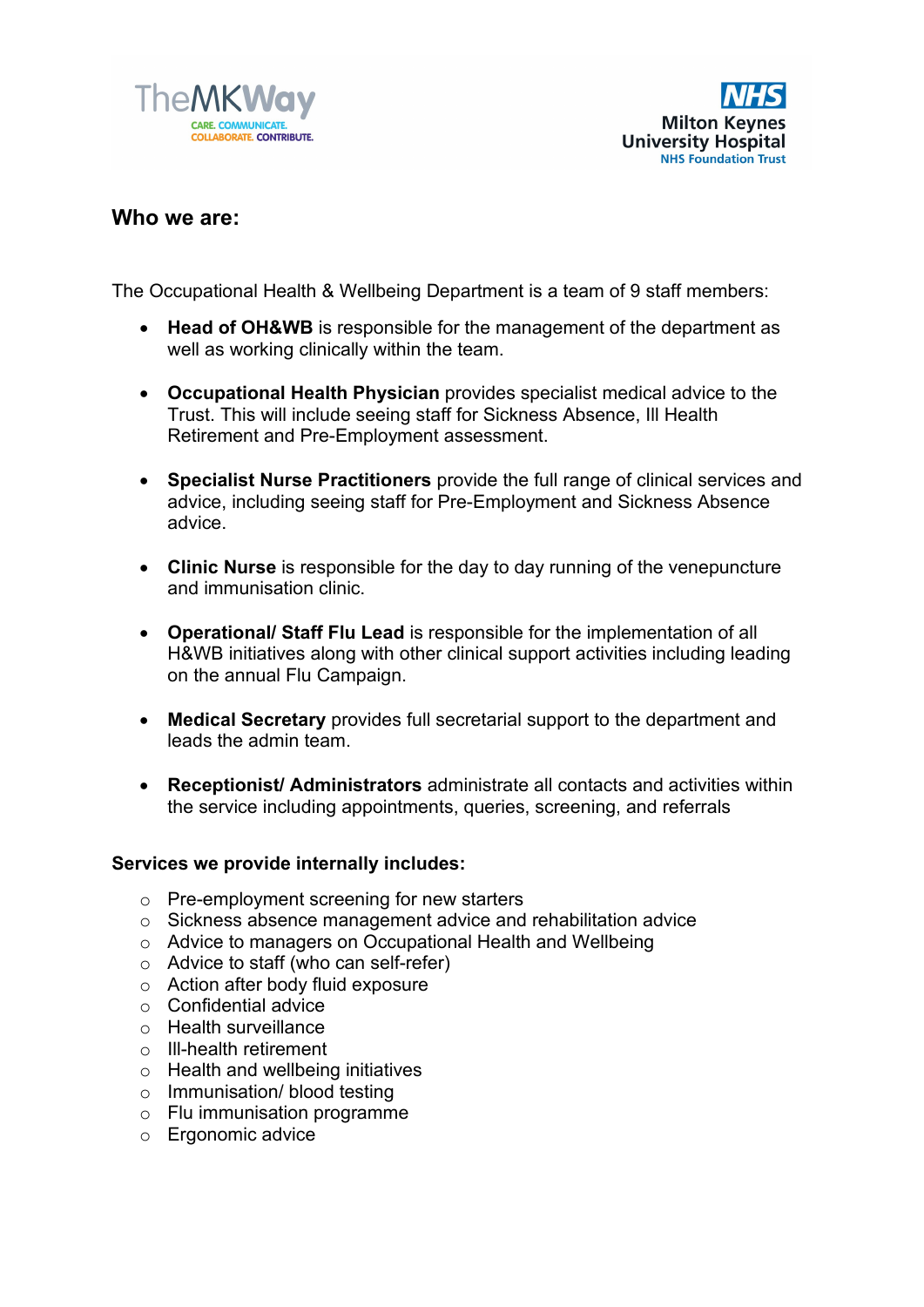



#### **Services we provide to external clients:**

- o Pre-employment screening
- o Ill-health retirement
- o Sickness absence management
- o Health surveillance
- o Body fluid exposure follow up
- o Immunisation/ blood testing

### **Your appointment/consultation with us**

Please bring a list of any medication you are prescribed. If you do have any hospital clinical letters etc. relevant to any ongoing health problem and you feel able to share them with us, they would be most helpful.

All clinics have set appointment times and if you are over ten minutes late, we cannot guarantee that you will be able to be seen. Please allow sufficient time for your journey including finding parking and the department.

During your appointment you can be accompanied by a friend, relative, or a Union Representative should you wish, but you would need to be comfortable to discuss health matters in front of them and occasionally, depending upon circumstance, the doctors or nurses may wish to speak to you in private.

We endeavour to see everybody on time, but occasionally clinics may over-run e.g., a complex consultation, or a previous patient/client was late. If you have waited for ten minutes past your scheduled appointment time, please inform our reception staff. If we know that a clinic is running late, you will be informed on arrival.

Whilst the doctor/nurse will be primarily interested in any ongoing health problems and their impact on work (or vice-versa) you will normally be asked other background questions such as your past medical history and social circumstances. This will enable them to gain an overall view of your health and wellbeing, any other factors that might influence your medical fitness for work, or identify specific support needed.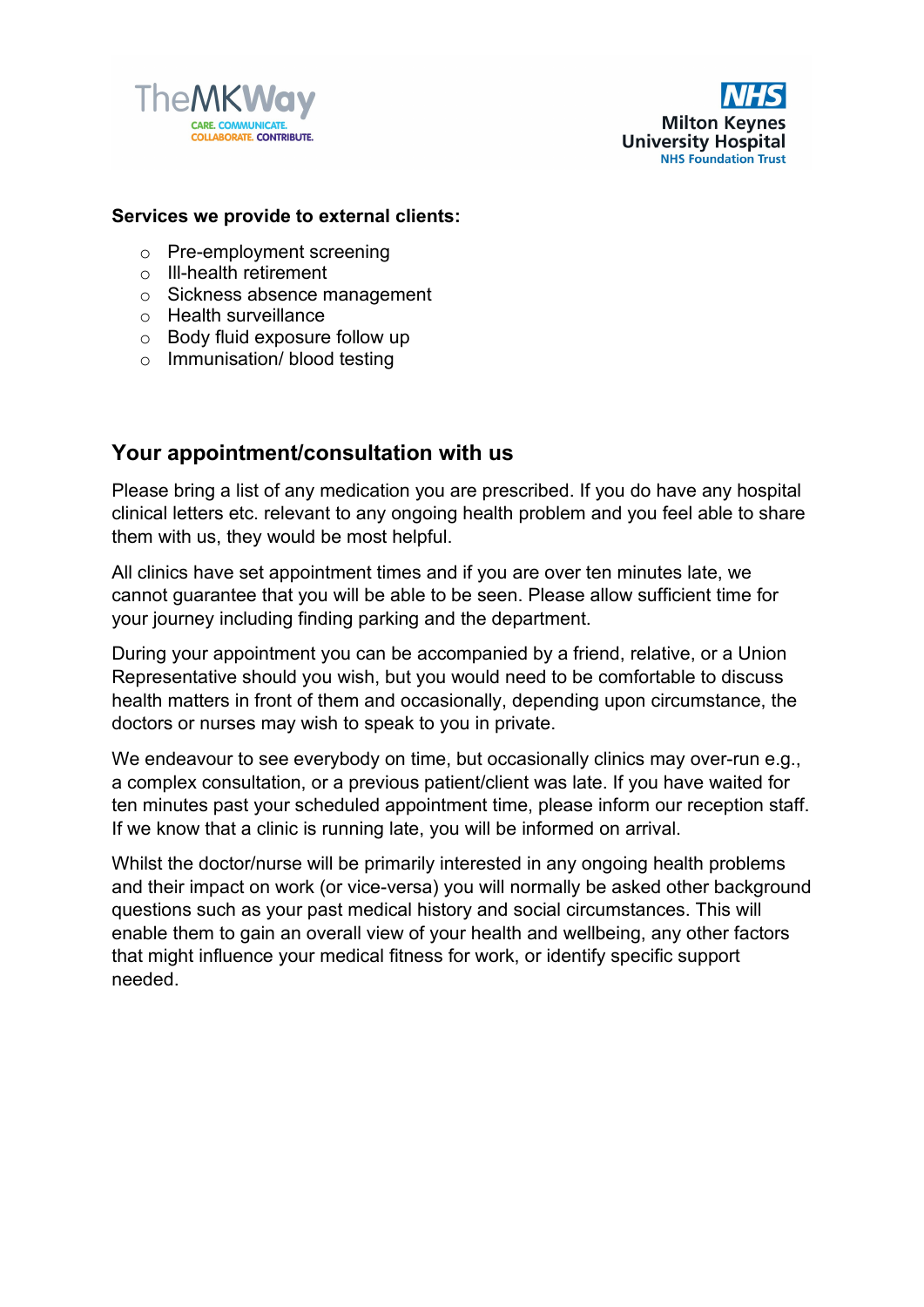



## **Your records**

#### **Confidentiality**

You have the right to expect us to handle any information you or others give us about you, safely and confidentially and in keeping with the Data Protection Act 1998.

Only we can access your electronic/paper records and their contents will not be divulged, or accessed by anyone else without your explicit consent, unless a Court Order requires us to do so, or Government organisations with statutory powers request their release. This means that your manager or other representative of your employer cannot access your file without your knowledge and consent.

All members of the OH&WB team have to sign up to a confidentiality agreement and this includes a requirement not to divulge confidential medical information by verbal as well as by written means without your consent.

Sometimes we may receive a call from managers etc. who wish to clarify a report or seek general advice. Whilst we will endeavour to help them, no new medical information will be volunteered unless you have agreed beforehand that such information can be shared.

#### **Accessing your OH file**

You can view your OH record by giving us advance notice so that we can organise an appointment for you. However, we will need confirmation of your identity and therefore would ask that you bring photographic ID with you.

Should you wish a printed copy, of some or all of your OH record, we may ask you to complete a written request form and we reserve the right to charge our reasonable expenses for printing, photocopying and administrative time. We aim to have your copy available within two weeks and we will need to receive payment (if appropriate)

#### **Transfer of OH records**

Should your employer change their occupational health provider, so that we no longer provide services, we will transfer your full record to the new occupational health provider if one of the following conditions is met:

- o We have your individual consent to do so
- o Where possible we will help facilitate an electronic transfer of records, but where this is impracticable, or not feasible for technical reasons, a printed copy will be made available to your new OH provider.